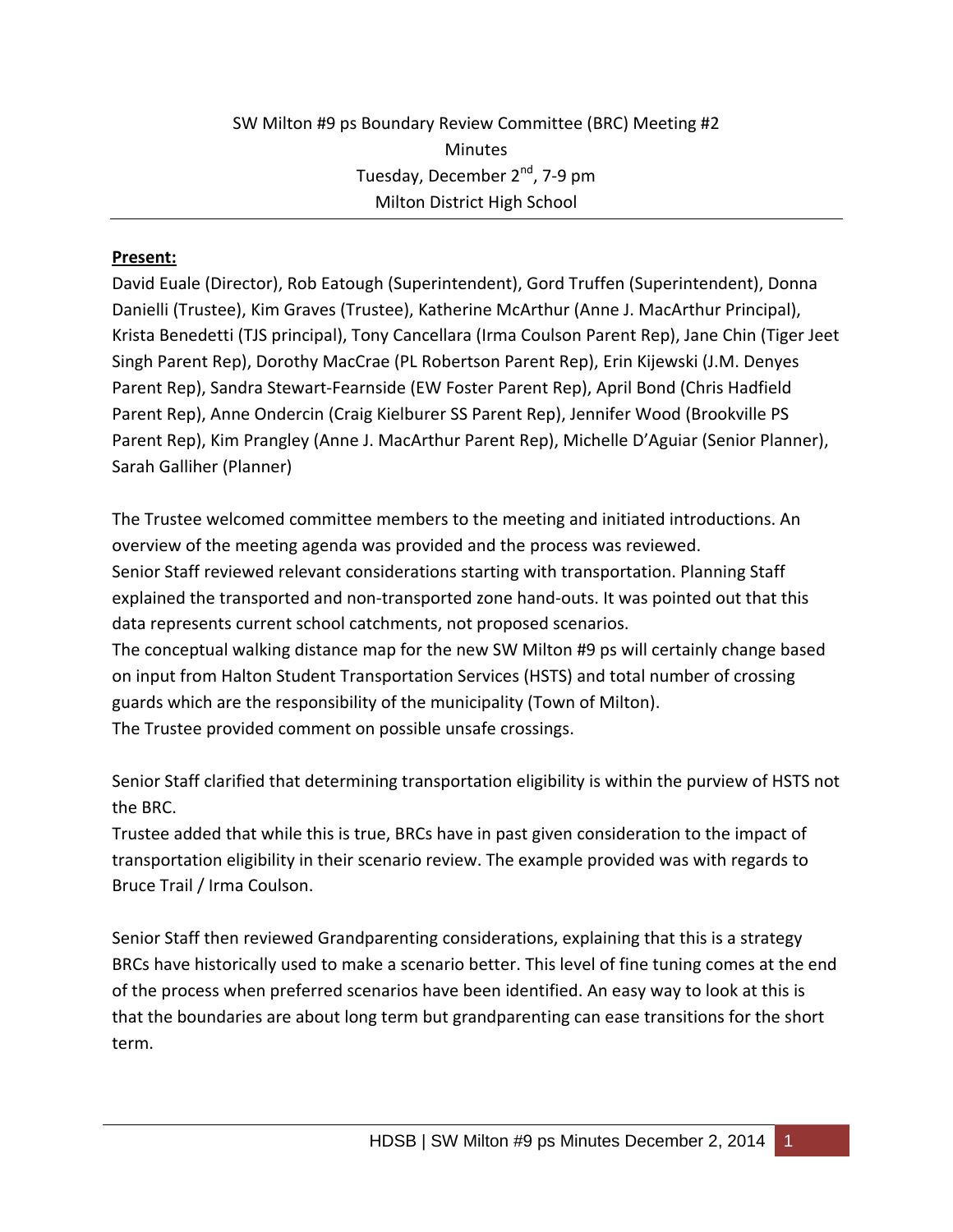The assumption is no grandparenting unless it has been specified within the scenario and board report. Siblings can be a consideration of grandparenting.

Even with grandparenting, a child may be granted optional attendance to *not remain* based on grandparenting (helping keep siblings and families together).

A parent rep provided an example of transportation and grandparenting from a prior boundary review.

Senior Staff summarized the feedback from the last BRC meeting. It was evident that Senior Staff's view was that new development areas could be carved out of Tiger Jeet Singh to provide relief to that school. BRC parent representatives, on the other hand, felt that it makes more sense to attend near where you live and were reluctant to carve up the Tiger Jeet Singh boundary.

In summary, scenario 1 was supported if tweaked into scenario 1a. There was not a lot of support for scenario number 7, which was viewed to negatively impact many families. There was some support for scenario 6 due to the consistent and clear boundaries between French and English (in this case the new school would be dual track).

Senior Staff pointed out the importance of giving consideration to accommodation pressures at schools north of Louis St Laurent mainly because this may be the last chance to correct some of the imbalance in that area.

The new SW Milton #9 ps will have opportunity to be re-shaped as additional new schools come online. This is not the case for Anne J. MacArthur PS or Tiger Jeet Singh PS.

Discussion followed about the plans for the Martin Street PS re-build, which still has many unknowns in terms of what exactly will be built.

Senior Staff asked that we view Anne J. MacArthur as though it could hold a maximum of 12 portables rather than 18 (currently on site).

Senior Staff asked that consideration be given to the fact that Escarpment View PS area FI students may be pulled from Anne J. MacArthur to populate Martin Street ps Rebuild; how many moves will these students have made?

Senior Staff presented criteria to measure the impact and effectiveness of the scenarios and provided a brief explanation of the consideration matrix hand-out.

Planning Staff began a review of the 4 new scenarios (10 through 13).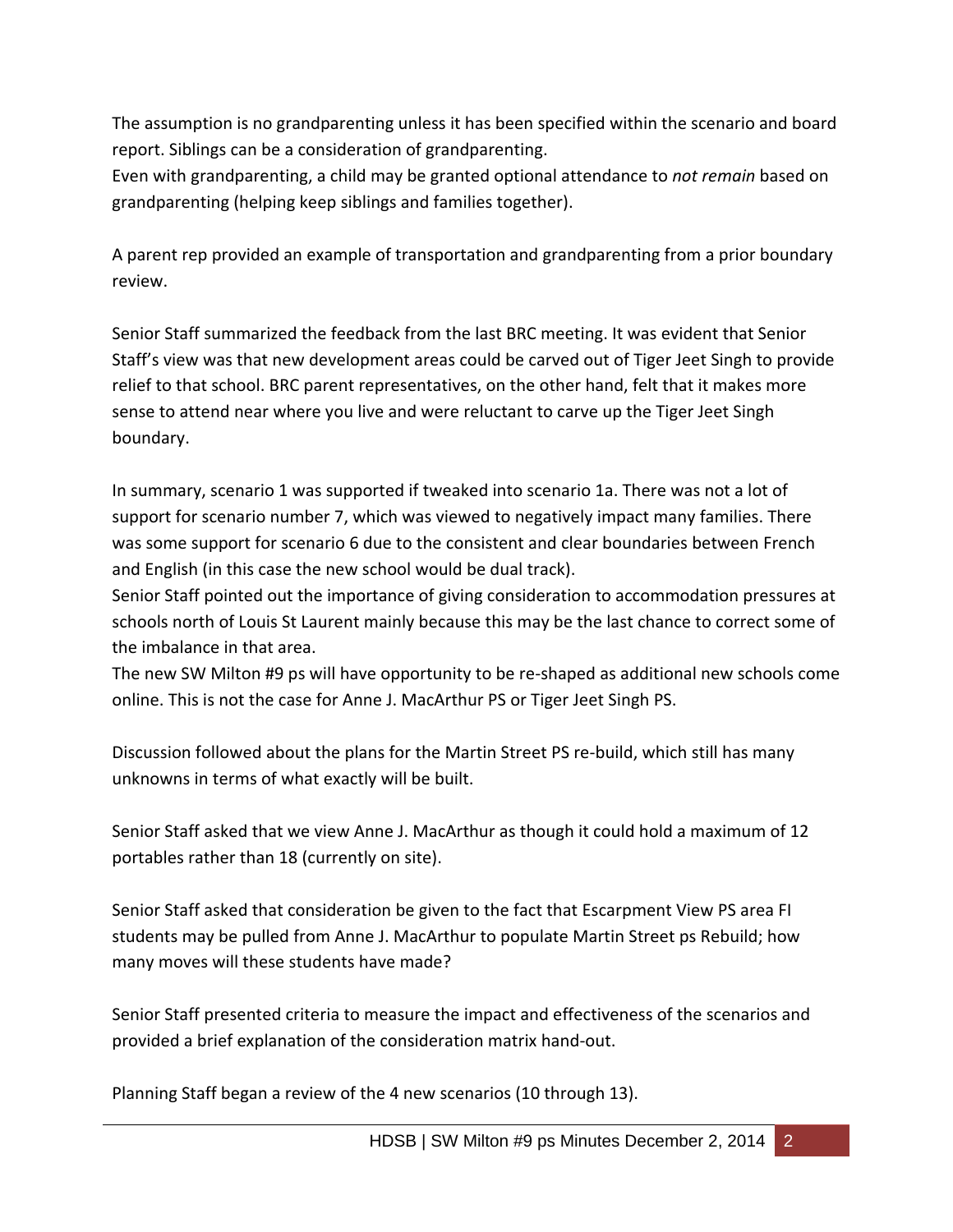Scenario 10 shows SW Milton #9 ps as a JK-8 regular track school. There would be no change to the Tiger Jeet Singh PS boundary north of Louis St. Laurent (this is basically scenario 1a that was requested by the BRC last week). In this scenario, Tiger Jeet Singh would appear to continue to face enrolment pressures.

A Parent Rep requested confirmation on the timing of future schools in southwest Milton. The Trustee responded, explaining the Business Case process for receiving new school funding. Future new schools are not yet funded and may not necessarily make the Ministry's priority list.

A Parent Rep explained that scenario 1a was requested as a way of prolonging the period until schools were critically over capacity, based on the assumption that new schools would be approved within a five year time frame.

Senior Staff expressed concerns about Tiger Jeet Singh's numbers by 2016 in this scenario. It was explained that additional approvals would be required in order to increase the portables on site beyond the current maximum of 12.

A Parent Rep identified advantages of scenario 10 and was supportive of additional portables at Tiger Jeet Singh.

Planning Staff provided an overview of Scenario 11.

It is similar to scenario 10 but SW Milton #9 ps opens as a dual track school. Anne J. MacArthur could drop to 8 portables.

Planning Staff provided an overview of Scenario 12. SW Milton #9 ps opens as a regular track school. P.L. Roberton's FI boundary is extended south.

In Scenario 13, SW Milton #9 ps is a regular track school and Anne J. MacArthur becomes a single track FI school. Different French Immersion uptake rates used here, not identical to scenario 7.

For clarity it was reiterated that JK/SK is not currently offered in single track FI schools in Halton. In that case, it would be regular track students leaving after SK to attend regular track grade 1 elsewhere.

Senior Staff invited committee reps to review the new scenarios in groups of tables. Staff floated between tables to address questions and comments.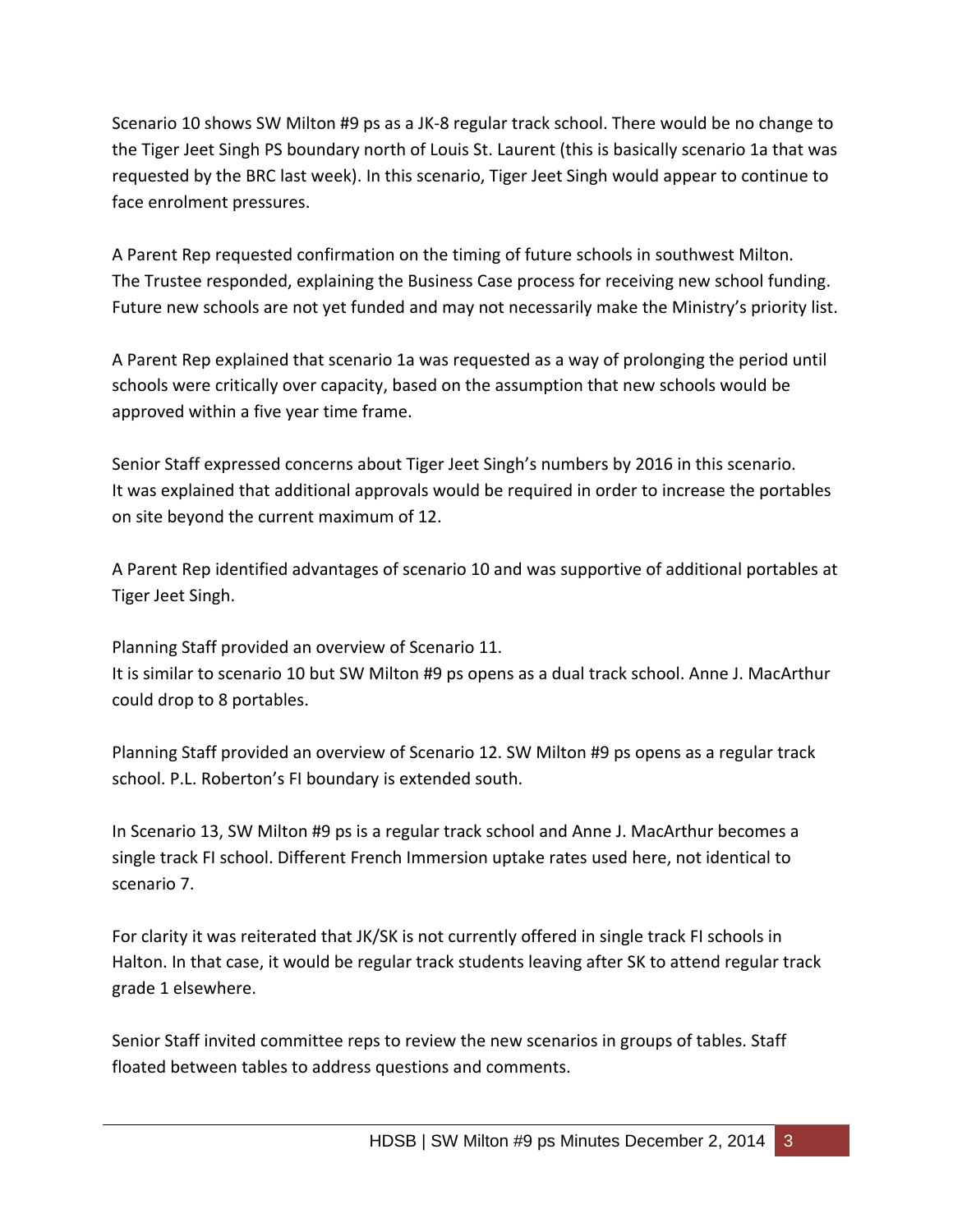After a half hour of group work, the Trustee brought the group together to collectively review the scenarios.

Senior staff explained the dot-mocracy process and distributed stickers.

Below summarizes the scenario dot totals;

| Scenario    | <b>Dots</b>    | Discussion: On each scenario reps were invited to discuss<br>whether the scenario should remain in the discussion or be<br>shelved. It was clearly stated that shelved scenarios could be<br>brought back at any point.                                                                                   |
|-------------|----------------|-----------------------------------------------------------------------------------------------------------------------------------------------------------------------------------------------------------------------------------------------------------------------------------------------------------|
| Scenario 1  | $\mathbf{1}$   | Shelved                                                                                                                                                                                                                                                                                                   |
| Scenario 2  | $\Omega$       | Shelved                                                                                                                                                                                                                                                                                                   |
| Scenario 3  | 5              | Shelved                                                                                                                                                                                                                                                                                                   |
| Scenario 4  | 8              | Reps asked to keep Scenario 4 on the table because it is dual<br>track                                                                                                                                                                                                                                    |
| Scenario 5  | 6              | Shelved                                                                                                                                                                                                                                                                                                   |
| Scenario 6  | $\overline{0}$ | Shelved                                                                                                                                                                                                                                                                                                   |
| Scenario 7  | 0              | Shelved                                                                                                                                                                                                                                                                                                   |
| Scenario 8  | $\overline{0}$ | Shelved                                                                                                                                                                                                                                                                                                   |
| Scenario 9  | $\overline{0}$ | Shelved                                                                                                                                                                                                                                                                                                   |
| Scenario 10 | 23             | BRC Rep had questions about Scenario 10, looking for<br>feedback as to why this was considered viable. Fellow BRC<br>Reps responded that numbers were high for Tiger Jeet Singh,<br>initially thought portables could be a viable solution but now<br>realize that more infrastructure would be required. |
| Scenario 11 | 3              | Shelved                                                                                                                                                                                                                                                                                                   |
| Scenario 12 | 44             | Reps asked for a scenario 12a, with the blue area west of<br>Bronte to be shifted to SW Milton #9 ps and pink area shifted<br>to Anne J. MacArthur.<br>BRC rep stated that scenario 12 was most supported because<br>Tiger Jeet Singh has real problems in scenario 10.                                   |
| Scenario 13 | 0              | Shelved                                                                                                                                                                                                                                                                                                   |

In summary, Senior Staff did advise the group that revisiting boundaries to clean up the map visually is an option in the distant future.

Senior Staff reviewed the communication strategy explaining a syner-email was planned for distribution the following day.

A BRC rep asked whether the communication should include the fact that this is being considered the last chance to reshape schools north of Louis St Laurent.